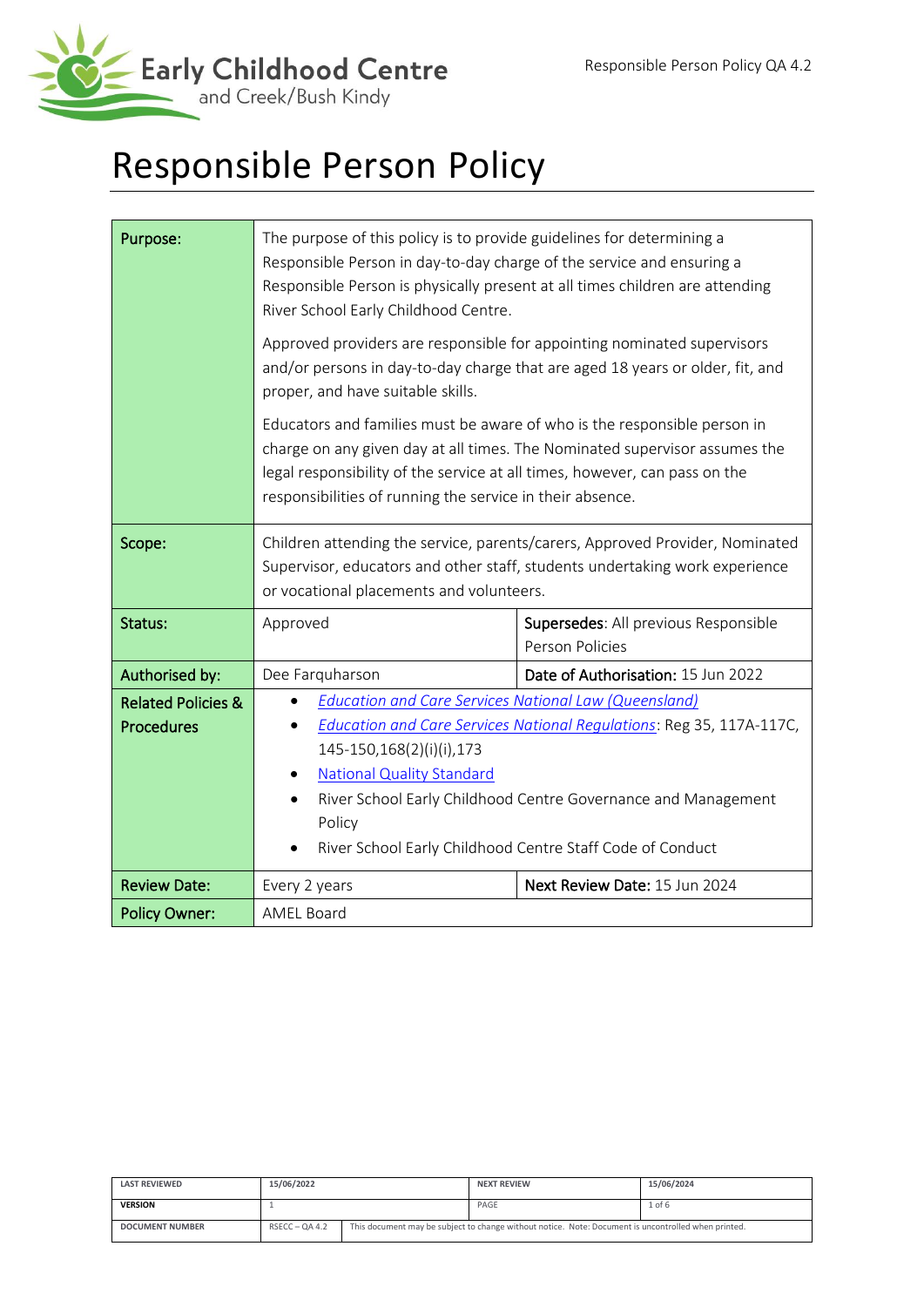

# **Policy Statement & Principles**

It is an offence under the Education and Care Services National Law (Queensland) to operate an education and care service unless a Responsible Person is present (s. 162).

The Approved Provider of River School Early Childhood Centre nominate a Nominated Supervisor for the service. The Nominated Supervisor will agree in writing and submit required documentation via the ACECQA NQAIT system.

The Nominated Supervisor, acting on behalf of the Approved Provider, assumes management control of River School Early Childhood Centre service, and nominated a Responsible Person in Day-to-Day charge in the form or a Centre Director, or senior/ experienced staff member. From time to time when the Centre Director is not available, procedures must be implemented to ensure that obligation under the national law is met at all times.

The Centre Director and Educators, that are eligible to be placed in the day-to-day charge of the service must have successfully completed child protection training.

River School Early Childhood Centre services will have one Responsible Person present at all times when caring for and educating children.

A responsible person is:

- An Approved Provider
- A Nominated Supervisor
- A duly appointed person, Responsible Person in Charge

#### DEFINITIONS:

1. APPROVED PROVIDER – An individual, company or organisation who holds the Provider Approval granted under the National Law. This approval authorises the Approved Provider to operate an approved education and care service.

2. NOMINATED SUPERVISOR – A person appointed by the Approved Provider who is responsible for the day–to–day management of an Approved Service and has a range of legal responsibilities under the Law and Regulations that govern the operation of education and care services.

3. RESPONSIBLE PERSON IN DAY-TO-DAY CHARGE - A person who is physically at the Service and has the role of Nominated Supervisor **or** duly appointed person. The Responsible Person has consented to be placed in day-to-day charge of the Service but does not take on the responsibilities of the Nominated Supervisor rather they ensure the consistency and continuity in practices. They must consent to the responsibility in writing.

The name and position of the Responsible Person at any given time, will be displayed<sup>1</sup> so as to be visible from the entrance to the service.

<sup>1</sup> *Education and Care Services National Law (Queensland)* s.172 & *Education and Care Services Regulations* s.173(2)(c)

| <b>LAST REVIEWED</b>   | 15/06/2022       |  | <b>NEXT REVIEW</b>                                                                                  | 15/06/2024 |
|------------------------|------------------|--|-----------------------------------------------------------------------------------------------------|------------|
| <b>VERSION</b>         |                  |  | PAGE                                                                                                | $2$ of 6   |
| <b>DOCUMENT NUMBER</b> | $RSECC - OA 4.2$ |  | This document may be subject to change without notice. Note: Document is uncontrolled when printed. |            |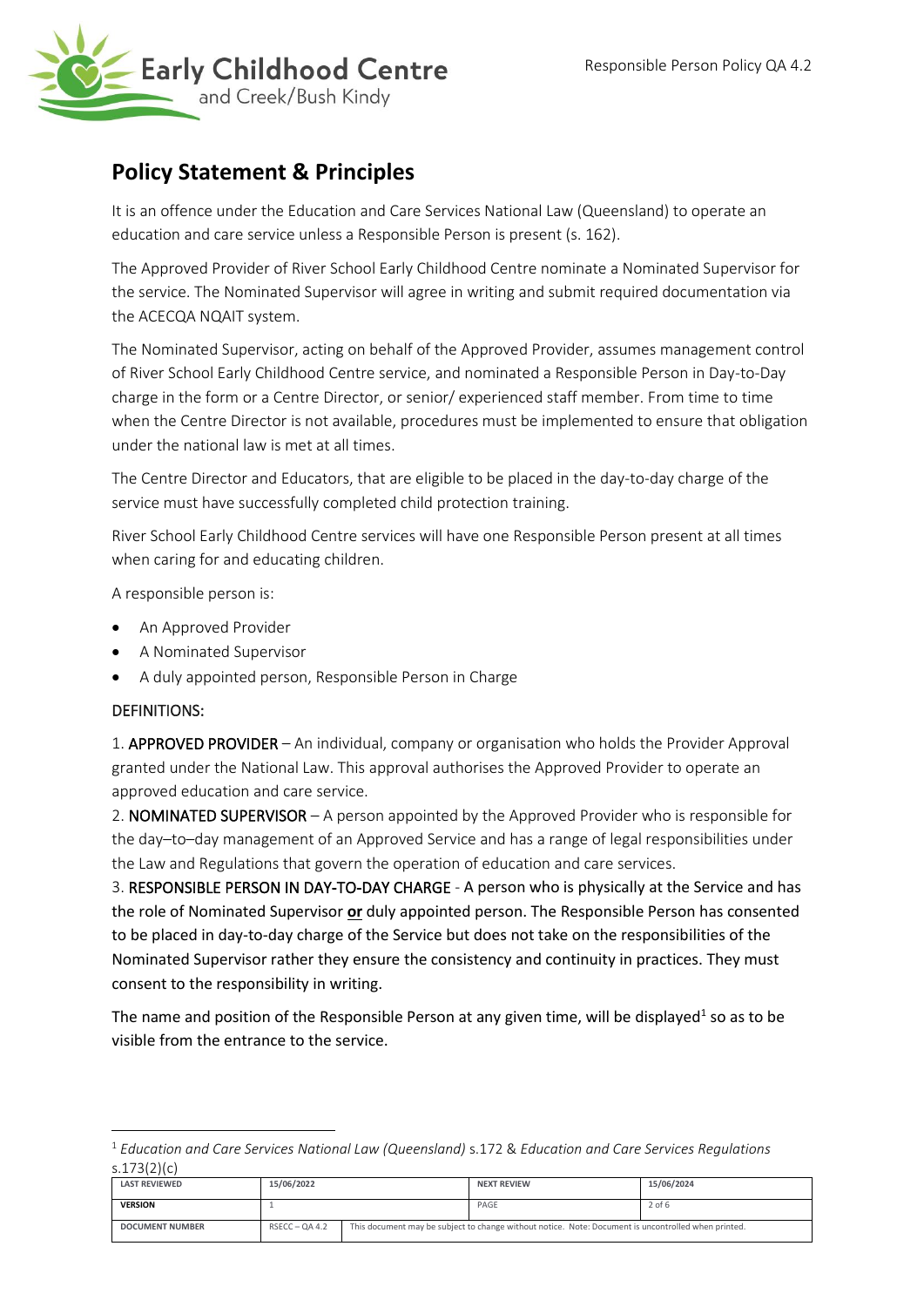

Education and care services are required by national law to ensure a Responsible Person is present at all times that the service is educating and caring for children<sup>2</sup>.

River School Early Childhood Centre is committed to the safety and wellbeing of children enrolled at the service and will ensure that a Responsible Person is on duty, at all times children are in attendance. River School Early Childhood Centre's procedures will outline the process to determine who the Responsible Person will be at any given time children are in attendance and ensure the information is displayed appropriately.

# **Nominated Supervisor**

ACECQA has developed a template [Compliance History Statement](https://www.acecqa.gov.au/resources/applications/sample-forms-and-templates) to assist in gathering information about a person's suitability for the role of Nominated Supervisor or PIDTDC.

The approved provider will nominate one or more persons to be a nominated supervisor at the service. Before doing so the approved provider will determine if a person is suitable to be a nominated supervisor<sup>3</sup>. River School Early Childhood Centre will ensure the person/s, considering their history of compliance with the National Law and any other relevant laws<sup>4</sup>:

- are 18 years or older
- $\bullet$  hold a current Blue Card<sup>5</sup>
- have adequate knowledge and understanding of the provision of education and care to children
- have demonstrated ability to effectively supervise and manage an education and care service
- have completed appropriate child protection training

The information above and appropriate evidence of a person's qualifications, skills and work experience will be recorded.

River School Early Childhood Centre will seek written consent from the person to be a Nominated Supervisor. Written consent [\(NS01 Nominated supervisor written consent\)](https://www.acecqa.gov.au/sites/default/files/2018-09/NS01_NominatedSupervisorConsentForm.pdf) will be submitted to the Regulatory Authority, via ACECQA, as part of a service approval application or independently.

As prescribed by the National Regulations, the Name of the Nominated Supervisor/s will be displayed<sup>6</sup> so as to be visible from the entrance to the service.

# **Person in day to day charge**

Should it be required i.e. the nominated supervisor or approved provider is not present at the service or the service determines a need, River School Early Childhood Centre will appoint a person in day-today charge (PIDTDC)

<sup>6</sup> *Education and Care Services National Law (Queensland)* s.172 & *Education and Care Services Regulations*

| s.173 $(1)(c)$         |                  |                                                                                                     |                    |            |  |
|------------------------|------------------|-----------------------------------------------------------------------------------------------------|--------------------|------------|--|
| <b>LAST REVIEWED</b>   | 15/06/2022       |                                                                                                     | <b>NEXT REVIEW</b> | 15/06/2024 |  |
| <b>VERSION</b>         |                  |                                                                                                     | PAGE               | $3$ of $6$ |  |
| <b>DOCUMENT NUMBER</b> | $RSECC - QA 4.2$ | This document may be subject to change without notice. Note: Document is uncontrolled when printed. |                    |            |  |

<sup>2</sup> *Education and Care Services National Law (Queensland)* s.162

<sup>3</sup> *Education and Care Services National Law (Queensland)* s.161A

<sup>4</sup> *Education and Care Services Regulations* s.117C

<sup>5</sup> *Working with Children (Risk Management and Screening) Act 2000*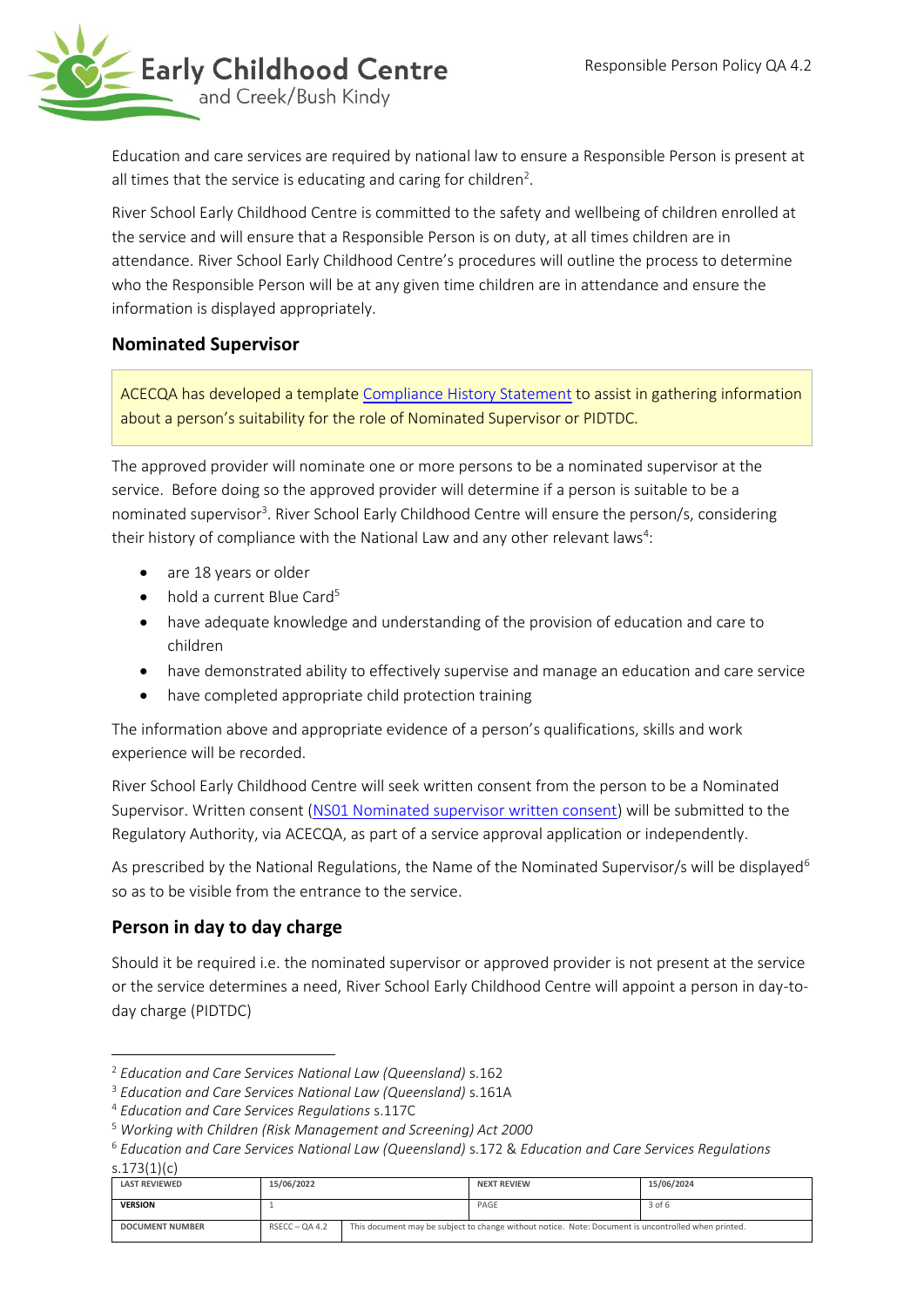

The PIDTDC will be the point of contact for parents and staff. The PIDTDC of the service will not have any additional legal responsibilities placed on them under the National Law, the responsibilities as an educator will continue to apply.

The approved provider or nominated supervisor will determine if the person is suitable to be a PIDTDC. River School Early Childhood Centre will ensure the person, considering their history of compliance with the National Law and any other relevant laws<sup>7</sup>:

- is 18 years or older
- $\bullet$  holds a current Blue Card<sup>8</sup>
- has adequate knowledge and understanding of the provision of education and care to children
- has demonstrated ability to effectively supervise and manage an education and care service
- have completed appropriate child protection training

The information above and appropriate evidence of a person's qualifications, skills and work experience will be recorded.

River School Early Childhood Centre will seek written consent from the person to be a person in dayto-day charge.

# **Implementation**

The service will ensure it is implementing processes relating to the health, safety and wellbeing of its children and conduct of employees by auditing compliance with the processes annually.

The service will ensure on-going risk assessment and management is built into day to day operations to ensure a consistently safe environment.

River School Early Childhood Centre's commitment to ensuring a responsible person is present at all times children are attending the service, means that it will implement the following measures:

#### **Awareness**

Specific details will be required under 'Awareness', with regard to the way the approved provider ensures that employees and families are made aware of relevant processes in providing for a responsible person at the service.

The service will inform employees and parents/carers of its processes relating to determining the responsible person at the service, in communications to them, and via the development and implementation of this policy and related procedures.

The name and qualifications of the responsible person, be it the approved provider, nominated supervisor or person in day to day charge, will be displayed and easily visible to families from the main entrance to the service.

```
8 Working with Children (Risk Management and Screening) Act 2000
```

| <b>LAST REVIEWED</b>   | 15/06/2022       | <b>NEXT REVIEW</b>                                                                                  | 15/06/2024 |
|------------------------|------------------|-----------------------------------------------------------------------------------------------------|------------|
| <b>VERSION</b>         |                  | PAGE                                                                                                | 4 of 6     |
| <b>DOCUMENT NUMBER</b> | $RSECC - OA 4.2$ | This document may be subject to change without notice. Note: Document is uncontrolled when printed. |            |

<sup>7</sup> *Education and Care Services Regulations* s.117B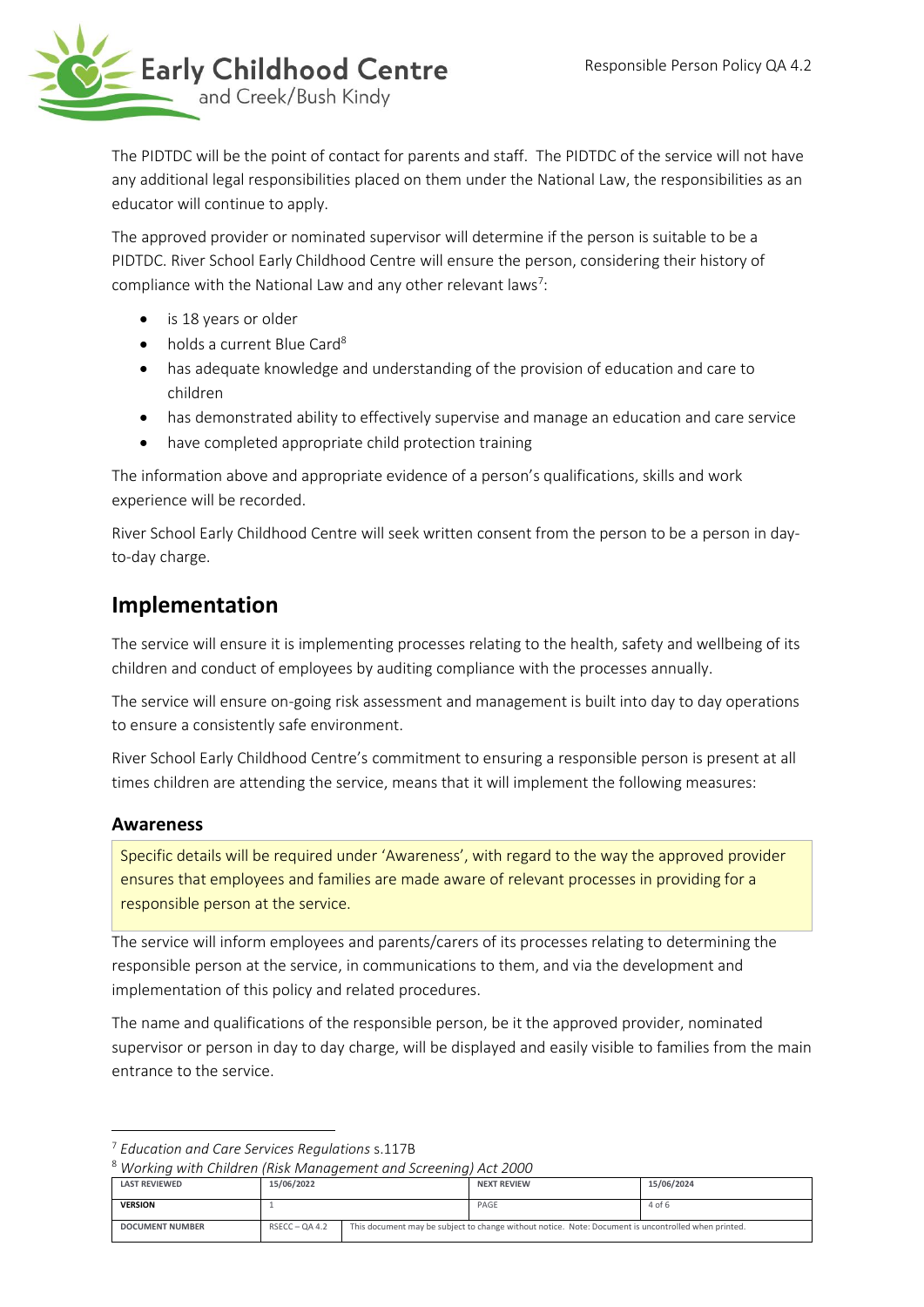

River School Early Childhood Centre will ensure that nominated supervisors and staff members at the service are:

- aware of the requirements and responsibilities of being the responsible person
- understand the obligations under the National Law to ensure a responsible person is present at all times children are attending the service
- any changes to the Responsible Person Policy

Parents of children enrolled at the service will be notified at least 14 days before the service makes any change to a policy or procedure that may have a significant impact on the service's provision of education and care to any child enrolled at the service, or the family's ability to utilise the service.

# **Accessibility**

Copies of this policy and any related procedures are readily accessible in the Policy folder and on the River School website and available for inspection by the Regulatory Authority, Nominated Supervisor, employees and families.

# **Training**

The service will ensure that staff are aware of the Responsible Person Policy on induction and at appropriate review times.

River School Early Childhood Centre will ensure the Nominated Supervisor and any person they appoint to be a person in day-to-day charge is appropriately trained in the service's child protection policy and processes for reporting harm or suspected harm of a child, and child protection obligations under national and state law.

River School Early Childhood Centre will ensure the Nominated Supervisor and any person they appoint to be a person in day-to-day charge is appropriately trained in all service policies and procedures on a regular basis, in order to ensure the service is effectively supervised and managed and the safety and wellbeing of children attending the service.

# **Compliance and Monitoring**

The service will ensure appropriate records are kept, stored and retained according to this Policy and the River School Early Childhood Centre Privacy and Record Retention Policies.

In accordance with its responsibilities, River School Early Childhood Centre will undertake the following compliance and monitoring activities:

- Keep up to date and accurate staff records including qualifications, experience and written consent of persons consenting to the roles of Nominated Supervisor and/or person in day-today charge.
- Document advice given to parents/carers and staff about the responsible person for the service.
- Notify the regulatory authority via the NQA IT system, (NS02 Notification of change to nominated supervisor), if there is a change of person or an additional person in the role of Nominated Supervisor/s, including the person's written consent (NS01 Nominated supervisor

| <b>LAST REVIEWED</b>   | 15/06/2022       |  | <b>NEXT REVIEW</b>                                                                                  | 15/06/2024 |
|------------------------|------------------|--|-----------------------------------------------------------------------------------------------------|------------|
| <b>VERSION</b>         |                  |  | PAGE                                                                                                | 5 of 6     |
| <b>DOCUMENT NUMBER</b> | $RSECC - OA 4.2$ |  | This document may be subject to change without notice. Note: Document is uncontrolled when printed. |            |